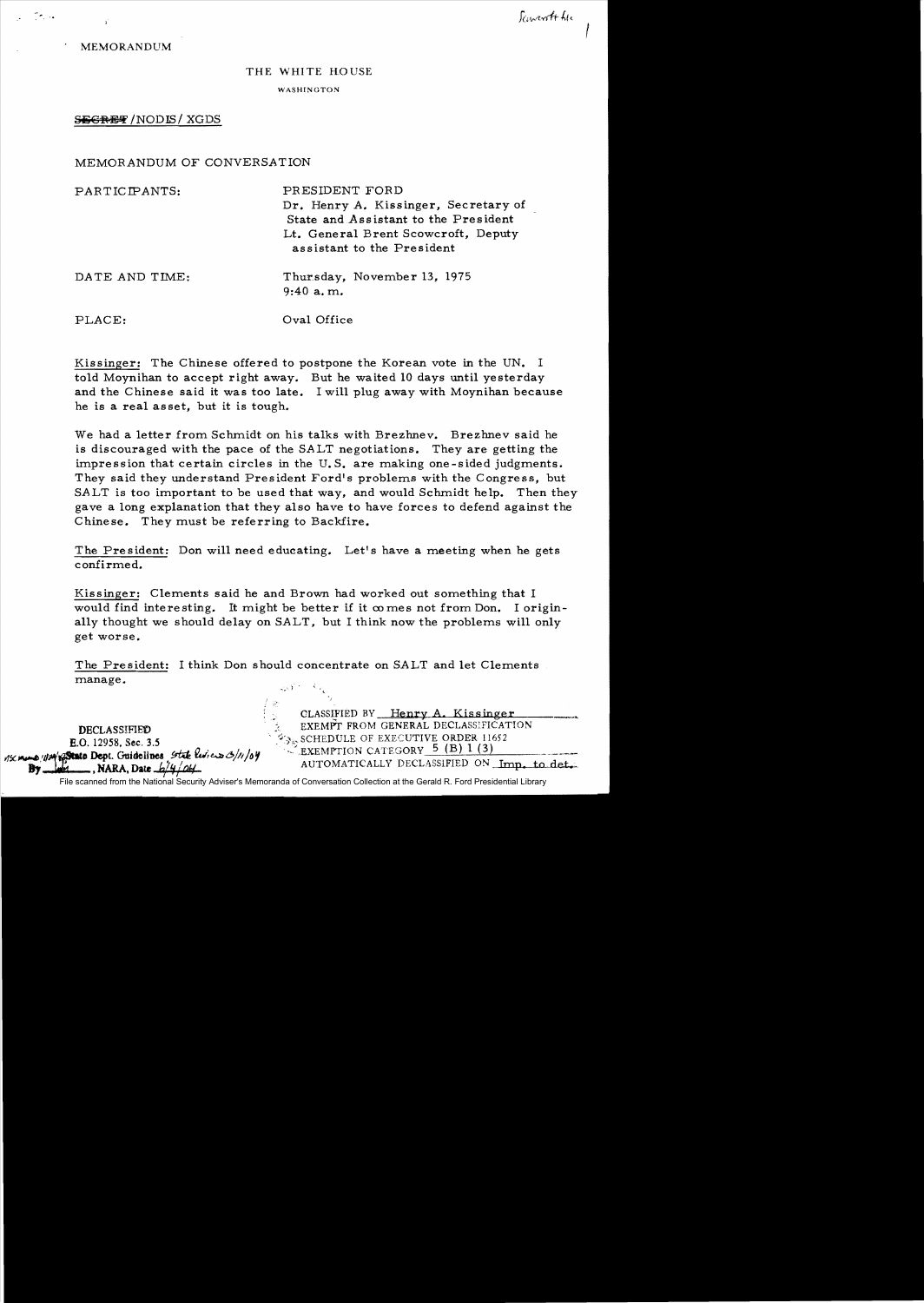Kissinger: And now that Schlesinger is gone, I have no problem with taking a Defense representative with me to Moscow.

President: I am glad we have a Schlesinger-recommended force program in case SALT fails. It doesn't look so good.

Kissinger: What would you do about Franco's death? Would you stop by the funeral on your way to Paris? I think I would send the Vice President then we might have to send him to the coronation also.

President: I wouldn't rule out my going to the coronation. I could sleep on the plane and go over and straight back.

Kissinger: [Discussion of floating interest rates.] I think they give us a tremendous advantage and force the others to unite against us.

President: I have read that some people think floating rates are a spur to inflation.

Kissinger: The Soviets are pouring in equipment in Angola. Brent, I hope you will be tough.

President: Is there anything you want to tell me about Jorgensen?

Kissinger: A colossal bore. They are worried about the small nations being cut out on economics, but we should stay out of that one.

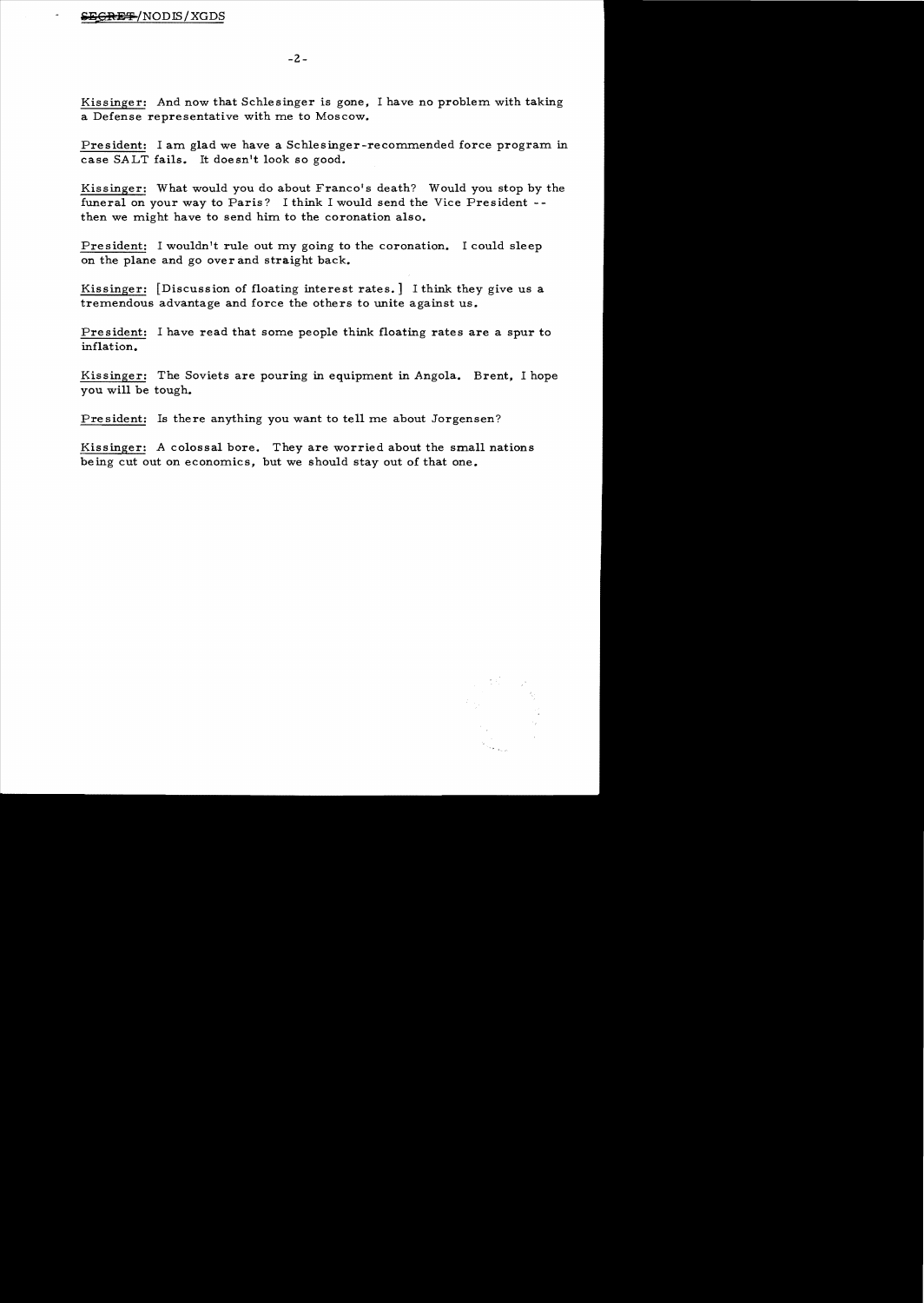$\frac{11}{13}\frac{1}{2}\frac{1}{5}$ Pirried NAK

K The PRC Towned to postpone a Kalm with 2 total Waywhow to a capt upot away, but he would Lo day autil protesting and MRC raid it was Dette divid plugaring w/ miguntum come 1 is an wal assit, but it is trangle. We had a letter from Schmolt on his Cather Buy. Buz said he deservered w/c part of Salt wigot . They getting impression that centries circle in Osare motion en -site putpourts. They inductaned Faits proto w/c Cony, het Surt to ingestant to be well that every & world Schwitt hily. The they gave a bong spheriti that Tany also have to have freesth dependayment c/ec. They must be yearing to Backfue Den with nied estimating hats home a suitg when he gets imprimed. to Convents said but Burn had worked and societting devoted find interesting, It ingot te hatter of it cours wit from Non. I to ony. that we should delay on SAM, ho I think erones worst i proto will only get week P I think Don should concentrate ago Satt & lit Cleans to manye. R and them sche to goe, there nopol w/ Tekingce Dy up W/ une of his me. l'Iglat un homme Schlep unon. fince prog incree Suit / and. Doon't link so good. K What would go do det France dont ? Could me stop by a forward of one you was a

NSC MEMO, 11/24/98, STATE DEPT. CHUDELINES State lev.  $\cos 3/11/64$ <br>BY tale \_\_\_\_\_\_\_\_\_\_\_\_. NARA. DATE  $\frac{1}{4}H_1^1C^M_1$